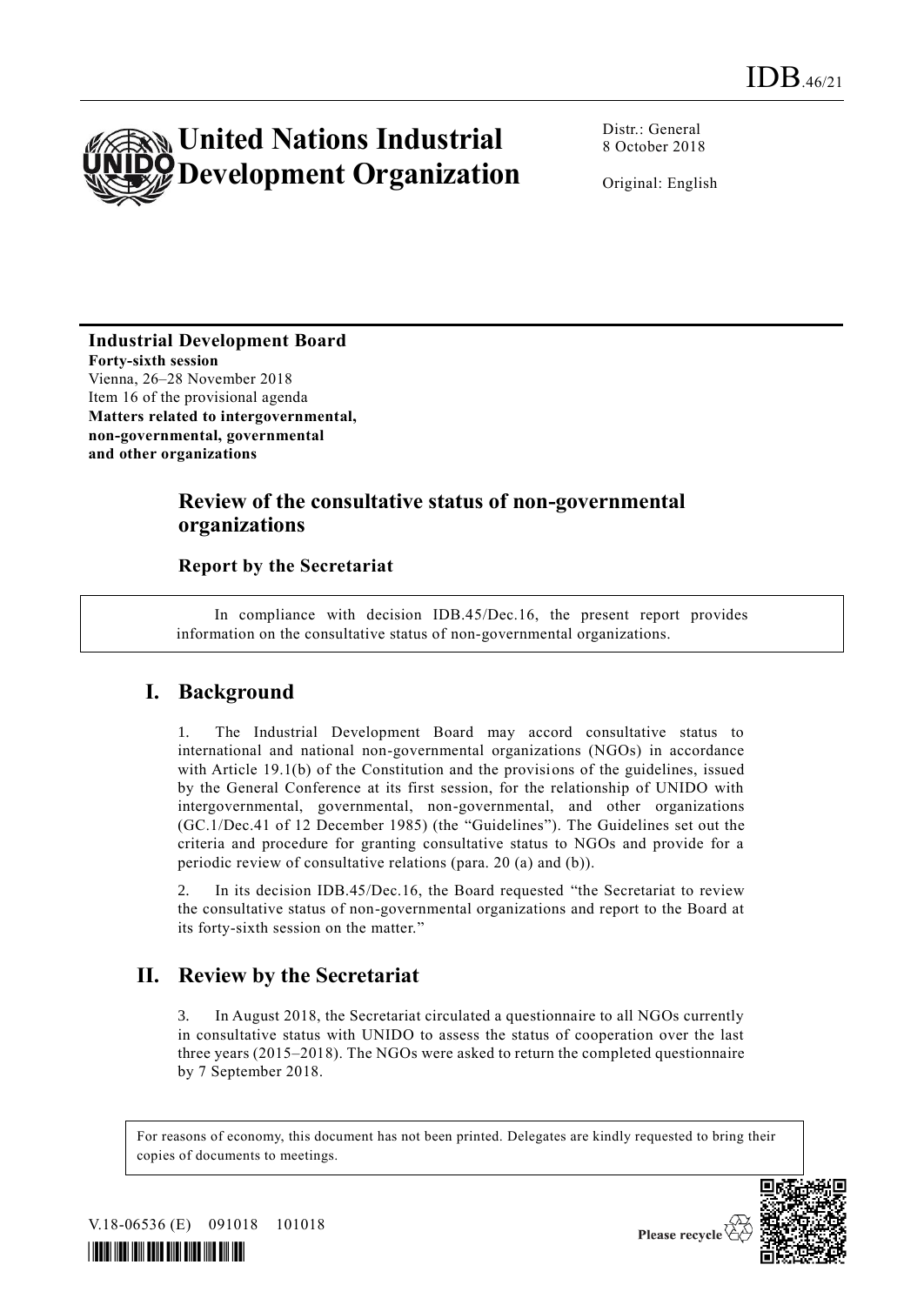4. The accompanying letter recalled the provisions of the Guidelines. Paragraph 20 (b) was quoted, by which "the Board may in reviewing the list conclude that an organization in consultative status, which has not shown interest and goodwill in cooperating with UNIDO during a period of three years, may be deemed not to have sufficient interest to warrant the continuance of such a relationship". It also informed NGOs that, should the Secretariat not receive a response indicating the organization's interest in pursuing its cooperation with UNIDO by the deadline provided, the Board may decide to discontinue the consultative status.

5. Of the 79 NGOs currently in consultative status, 16 returned the completed questionnaire, confirming their wish to work with UNIDO and maintain their consultative status. Despite failing to respond to the questionnaire, a further 16 have demonstrated their interest in continuing to cooperate with UNIDO in the past four years: 11 by participating in sessions of the governing bodies of UNIDO and five by concluding a working arrangement with UNIDO. Eleven of the remaining NGOs that failed to respond were either found to be inactive or could no longer be traced.

#### **III. Action required of the Board**

6. In accordance with decision GC.1/Dec.41, annex B, paragraph 20 (b), the Board may wish to consider discontinuing the consultative status those 47 NGOs listed in annex I of the present document. The status of the remaining 32 NGOs, listed in annex II, would be maintained.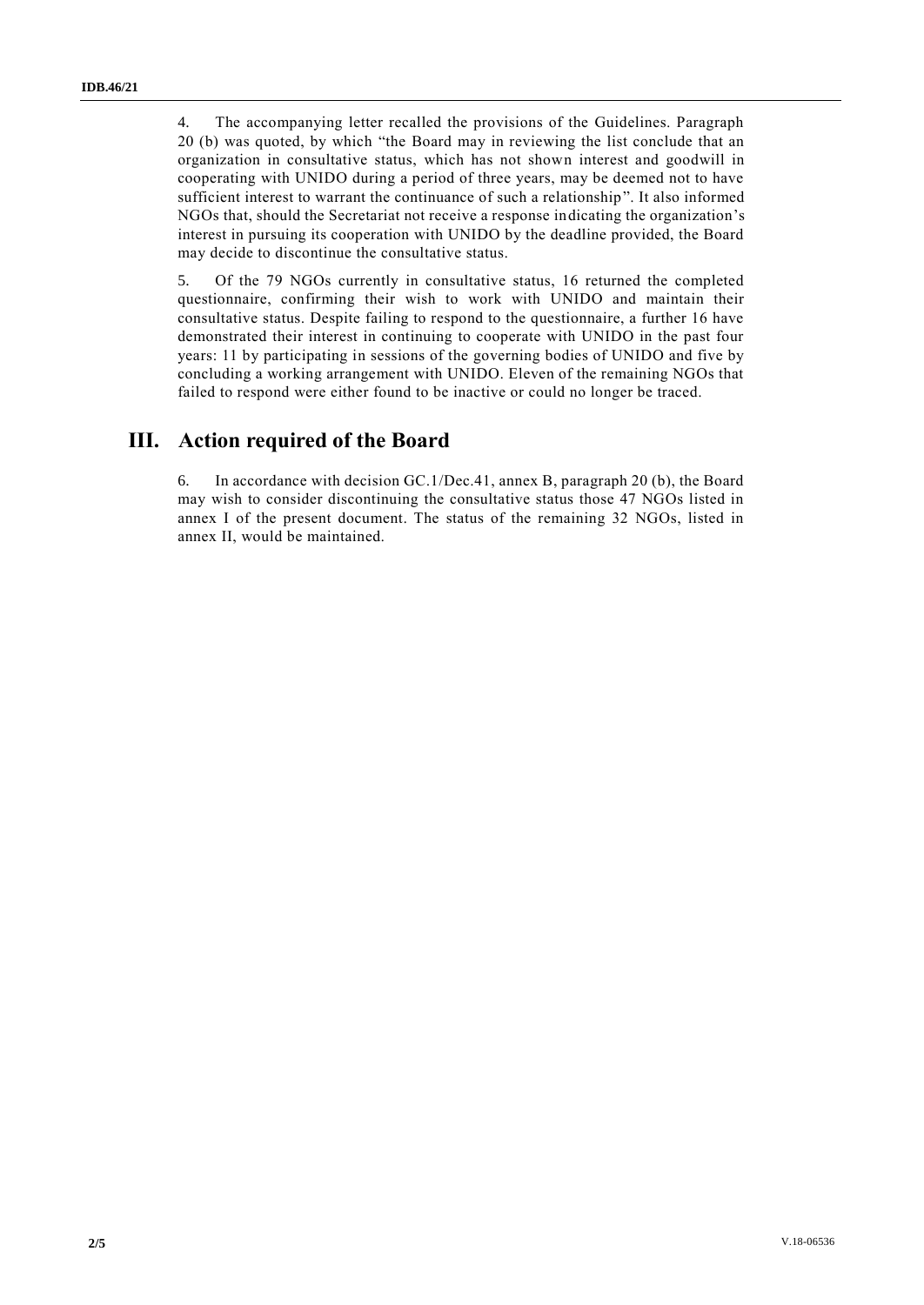# **Annex I**

| Name of organization                                                   | Abbreviation/<br>acronym | Authority/<br>decision | Background<br>information document |
|------------------------------------------------------------------------|--------------------------|------------------------|------------------------------------|
| All-Russia Market Research Institute                                   | <b>VNIKI</b>             | IDB.21/Dec.13          | IDB.21/28                          |
| Arab Fertilizer Association                                            | AFA                      | IDB.2/Dec.29           | IDB.2/5                            |
| Arab Iron and Steel Union                                              | <b>AISU</b>              | IDB.2/Dec.29           | IDB.2/5                            |
| Association of African Development Finance Institutions                | <b>AADFI</b>             | IDB.2/Dec.29           | IDB.2/5/Add.1                      |
| Association "Compagnia delle Opere"                                    | CDO                      | IDB.21/Dec.13          | IDB.21/28                          |
| Association of Financial and Industrial Groups of Russia               |                          | IDB.19/Dec.6           | IDB.19/4                           |
| Association of Former United Nations Industry<br>Development Experts   | <b>AFIDE</b>             | IDB.21/Dec.13          | IDB.21/28                          |
| Austrian Senior Experts Pool                                           | ASEP                     | IDB.15/Dec.11          | IDB.15/11                          |
| Austrian Society for Environment and Technology                        | ÖGUT                     | IDB.17/Dec.8           | IDB.17/12                          |
| Austro-Arab Chamber of Commerce                                        |                          | IDB.24/Dec.12          | IDB.24/24                          |
| China Chamber of International Commerce                                | CCOIC                    | IDB.44/Dec.17          | IDB.44/18                          |
| Consumers International                                                | <b>CI</b>                | IDB.2/Dec.29           | IDB.2/5                            |
| Deula-Nienburg (German Academy for Agriculture and<br>Technology)      |                          | IDB.19/Dec.6           | IDB.19/4/Add.1                     |
| European Federation of National Engineering<br>Associations            | <b>FEANI</b>             | IDB.2/Dec.29           | IDB.2/5                            |
| European Federation of National Maintenance Societies                  | <b>EFNMS</b>             | IDB.2/Dec.29           | IDB.2/5/Add.1                      |
| European Organization for Quality                                      | EOQ                      | IDB.2/Dec.29           | IDB.2/5/Add.1                      |
| Institute of Higher Management                                         | <b>ISG</b>               | IDB.8/Dec.40           | IDB.8/14                           |
| International Academy of Technological Sciences                        |                          | IDB.10/Dec.21          | IDB.10/13                          |
| International Association for Hydraulic Research                       | <b>IAHR</b>              | IDB.6/Dec.20           | IDB.6/4                            |
| International Centre for Earth Construction                            | CRATerre                 | IDB.6/Dec.20           | IDB.6/4                            |
| International Chamber of Commerce                                      | ICC                      | IDB.2/Dec.29           | IDB.2/5                            |
| International Committee for Plastics in Agriculture                    | <b>CIPA</b>              | IDB.2/Dec.29           | IDB.2/5                            |
| International Council of Graphic Design Associations                   | ICOGRADA                 | IDB.8/Dec.40           | IDB.8/14                           |
| International Council of Societies of Industrial Design                | <b>ICSID</b>             | IDB.2/Dec.29           | IDB.2/5                            |
| International Federation for Heat Treatment and Surface<br>Engineering | <b>IFHTSE</b>            | IDB.8/Dec.40           | IDB.8/14                           |
| International Federation for Information Processing                    | <b>IFIP</b>              | IDB.14/Dec.24          | IDB.14/23                          |
| International Federation of Agricultural Producers                     | <b>IFAP</b>              | IDB.2/Dec.29           | IDB.2/5                            |
| International Federation of Consulting Engineers                       | <b>FIDIC</b>             | IDB.2/Dec.29           | IDB.2/5/Add.1                      |
| International Fertilizer Industry Association                          | <b>IFA</b>               | IDB.2/Dec.29           | IDB.2/5                            |
| International Institute of Welding                                     | <b>IIW</b>               | IDB.2/Dec.29           | IDB.2/5/Add.1                      |
| International Measurement Confederation                                | <b>IMECO</b>             | IDB.2/Dec.29           | IDB.2/5                            |
| International Network for Environmental Management                     | <b>INEM</b>              | IDB.15/Dec.11          | IDB.15/11                          |
| International Organization of Employers                                | IOE                      | IDB.2/Dec.29           | IDB.2/5                            |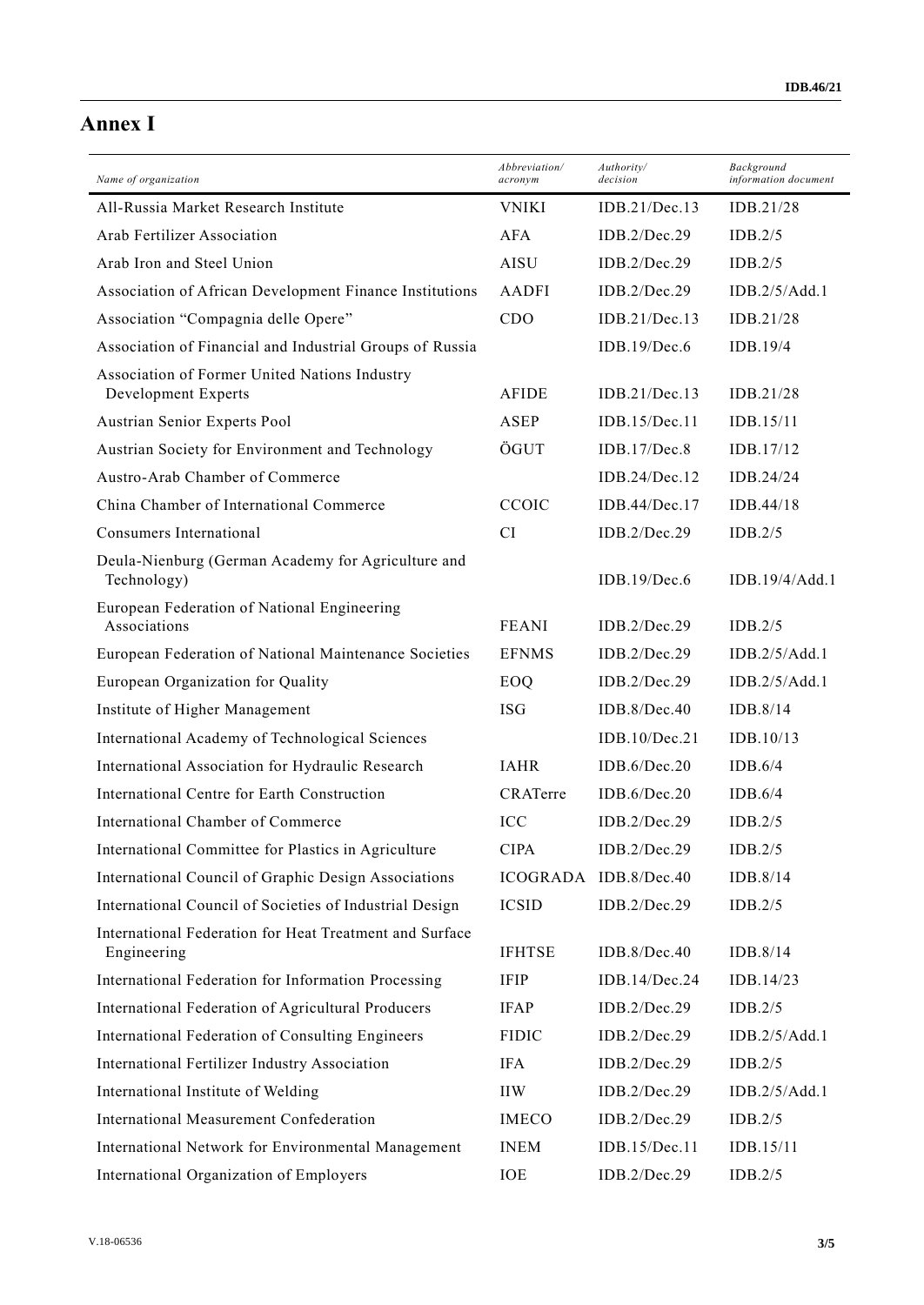#### **IDB.46/21**

| Abbreviation/<br>acronym | Authority/<br>decision | Background<br>information document |
|--------------------------|------------------------|------------------------------------|
| <b>IPA</b>               | IDB.10/Dec.21          | IDB.10/13                          |
| <b>ITUC</b>              | IDB.35/Dec.9           | IDB.35/10                          |
| <b>IUFOST</b>            | IDB.2/Dec.29           | IDB.2/5/Add.1                      |
| <b>IULTCS</b>            | IDB.2/Dec.29           | IDB.2/5                            |
| <b>UATI</b>              | IDB.2/Dec.19           | IDB.2/5                            |
| <b>RILEM</b>             | IDB.2/Dec.29           | IDB.2/5/Add.1                      |
| <b>ALIFAR</b>            | IDB.2/Dec.29           | IDB.2/5                            |
| OLAGI                    | IDB.35/Dec.9           | IDB.35/10                          |
|                          | IDB.21/Dec.13          | IDB.21/28/Add.1                    |
|                          | IDB.38/Dec.11          | IDB.38/17                          |
| <b>WASME</b>             | IDB.2/Dec.29           | IDB.2/5                            |
| WFTU                     | IDB.2/Dec.29           | IDB.2/5                            |
| <b>WPO</b>               | IDB.8/Dec.40           | IDB.8/14                           |
| WSBI                     | IDB.2/Dec.29           | IDB.2/5/Add.1                      |
|                          |                        |                                    |